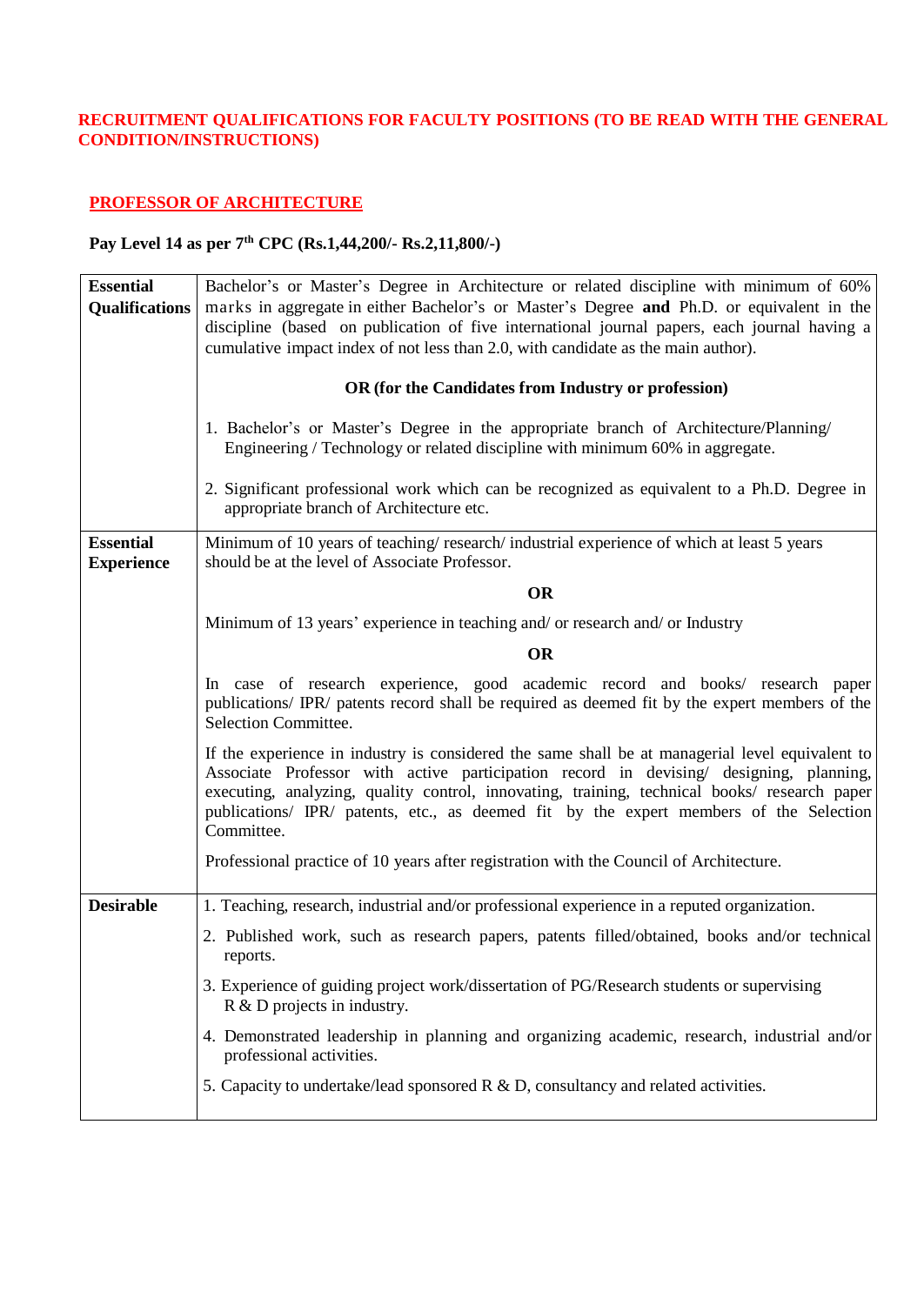## **ASSOCIATE PROFESSOR OF ARCHITECTURE**

#### **Pay Level 13A1 as per 7 th CPC (Rs.1,31,400/- Rs. 2,04,700/-)**

| Bachelor's or Master's Degree in Architecture or related discipline with minimum of 60%<br>in aggregate and Ph.D. or equivalent in the discipline (based on publication of five<br><b>Qualification</b><br>international journal papers, each journal having a cumulative impact index of not less<br>than 2.0, with candidate as the main author).<br>OR (for the Candidates from Industry or profession)                                                                 |
|----------------------------------------------------------------------------------------------------------------------------------------------------------------------------------------------------------------------------------------------------------------------------------------------------------------------------------------------------------------------------------------------------------------------------------------------------------------------------|
| 1. Bachelor's or Master's Degree in the appropriate branch of Architecture/Planning<br>/Engineering/Technology or related discipline with minimum of 60% in aggregate                                                                                                                                                                                                                                                                                                      |
| 2. Significant professional work which can be recognized as equivalent to a Ph.D.<br>Degree in appropriate branch of Architecture or related discipline.                                                                                                                                                                                                                                                                                                                   |
| Minimum five years' of teaching/ research/ industrial experience, if possessing a Ph.D.<br>Degree.<br><b>OR</b>                                                                                                                                                                                                                                                                                                                                                            |
| Industrial/professional experience of eight years, in a position equivalent to the level of<br>Lecturer/Assistant Professor, if not possessing a Ph.D. Degree.                                                                                                                                                                                                                                                                                                             |
| 1. Teaching, research, industrial and/or professional experience in a reputed<br>organization.<br>2. Published work, such as research papers, patents filled/obtained, books and/or<br>technical reports.<br>3. Experience of guiding project work/dissertation of PG/Research students or<br>supervising R&D projects in industry.<br>4. Demonstrated leadership in planning<br>and<br>organizing<br>academic,<br>research,<br>industrial and/or professional activities. |
|                                                                                                                                                                                                                                                                                                                                                                                                                                                                            |

# **ASSISTANT PROFESSOR OF ARCHITECTURE**

| <b>Essential</b><br><b>Qualifications</b> | Bachelor's Degree in Architecture or Master's Degree in Architecture or related<br>discipline with minimum of 60% in aggregate either in Bachelor's or Master's Degree.                                                |
|-------------------------------------------|------------------------------------------------------------------------------------------------------------------------------------------------------------------------------------------------------------------------|
|                                           | OR                                                                                                                                                                                                                     |
|                                           | Bachelor's and Master's Degree in Engineering or technology with minimum of 60% in<br>aggregate, either in Bachelor's or Master's Degree.                                                                              |
|                                           | <b>OR</b>                                                                                                                                                                                                              |
|                                           | Bachelor's and Master's Degree in Fine Arts with specialization in painting sculpture,<br>applied art or art history $\&$ art criticism, with minimum of 60% in aggregate, either in<br>Bachelor's or Master's Degree. |
| <b>Desirable</b>                          | 1. Teaching, research industrial and/or professional experience in a reputed<br>organization.                                                                                                                          |
|                                           | 2. Papers presented at conferences and/or published in refereed journals.                                                                                                                                              |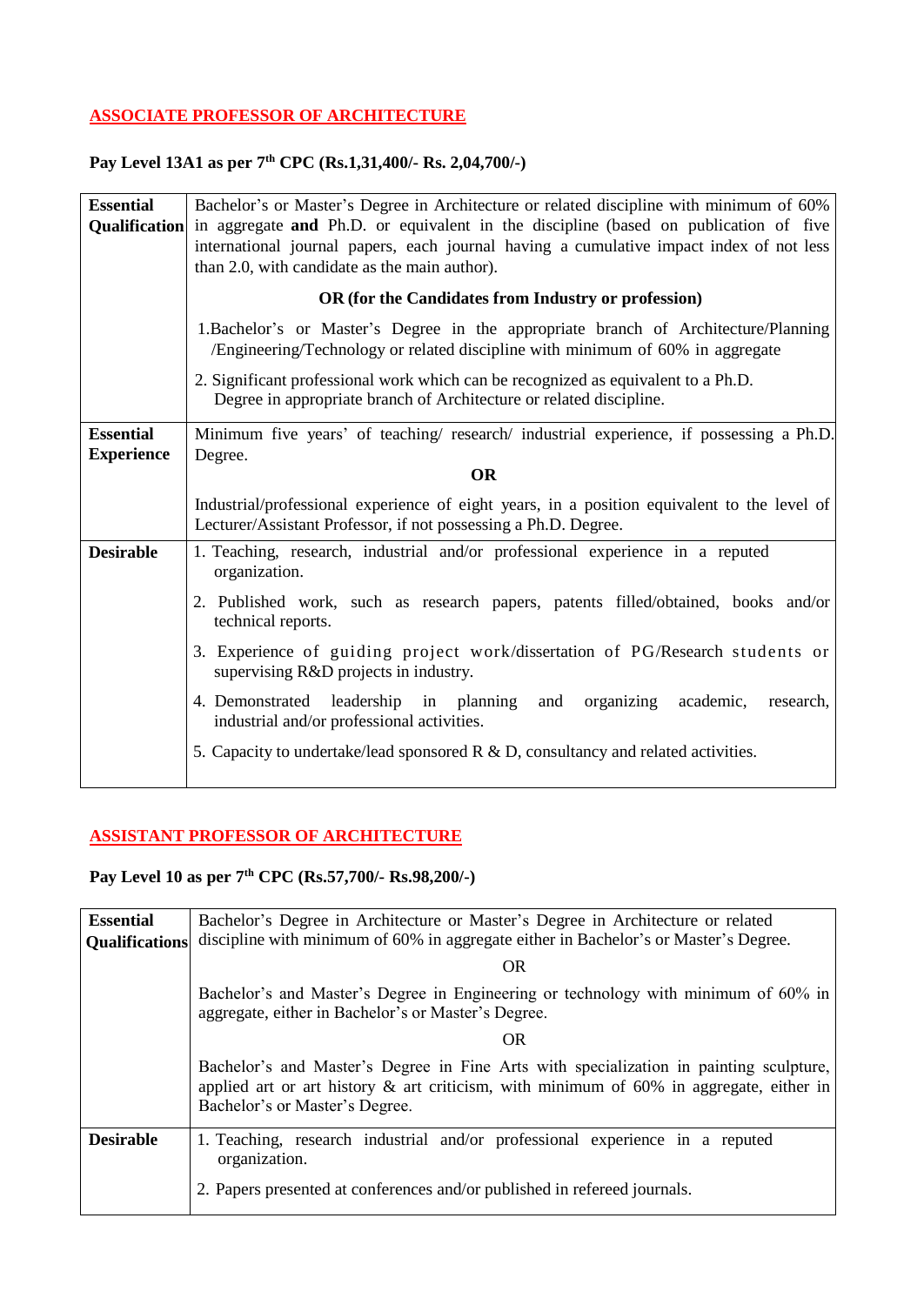## **PROFESSOR OF HOUSING / TRANSPORT PLANNING / URBAN PLANNING**

| <b>Essential</b><br><b>Qualifications</b> | Bachelor's Degree in Architecture/Planning/Engineering/Technology and Master's Degree<br>in Planning with minimum of 60% in aggregate in either Bachelor's or Master's Degree<br>and Ph.D. or equivalent in the discipline (based on publication of 05 (five) international<br>journal papers, each journal having a cumulative impact index of not less than 2.0, with<br>candidate as the main author).<br><b>OR</b><br>Master's Degree in Economics Sociology/Geography and a Master's Degree in Planning with<br>minimum of 60% in aggregate, in either of the two Master's Degrees and Ph.D. or equivalent in<br>the discipline (based on publication of 05 (five) international journal papers, each journal<br>having a cumulative impact index of not less than 2.0 with candidate as the main author |
|-------------------------------------------|---------------------------------------------------------------------------------------------------------------------------------------------------------------------------------------------------------------------------------------------------------------------------------------------------------------------------------------------------------------------------------------------------------------------------------------------------------------------------------------------------------------------------------------------------------------------------------------------------------------------------------------------------------------------------------------------------------------------------------------------------------------------------------------------------------------|
|                                           | OR (For the Candidates from Industry or profession)                                                                                                                                                                                                                                                                                                                                                                                                                                                                                                                                                                                                                                                                                                                                                           |
|                                           | <b>1.</b> Minimum of 60% in aggregate in Master's Degree in Architecture/ Planning/ Engineering /<br>Technology or related discipline.                                                                                                                                                                                                                                                                                                                                                                                                                                                                                                                                                                                                                                                                        |
|                                           | 2. Significant professional work which can be recognized as equivalent to a Ph.D. in<br>appropriate branch of Architecture/Planning/Engineering/Technology or related discipline,<br>etc.                                                                                                                                                                                                                                                                                                                                                                                                                                                                                                                                                                                                                     |
|                                           | Provided that the recognition for the significant professional work shall be valid only if the<br>same is recommended unanimously by a 3 Member committee of Experts appointed by the<br>Director.                                                                                                                                                                                                                                                                                                                                                                                                                                                                                                                                                                                                            |
| <b>Essential</b>                          | Minimum of 10 years of teaching/research/ industrial experience of which at least 5 years<br>should be at the level of Associate Professor.                                                                                                                                                                                                                                                                                                                                                                                                                                                                                                                                                                                                                                                                   |
| <b>Experience</b>                         | <b>OR</b>                                                                                                                                                                                                                                                                                                                                                                                                                                                                                                                                                                                                                                                                                                                                                                                                     |
|                                           | Minimum of 13 years' experience in teaching and/ or research and/ or Industry                                                                                                                                                                                                                                                                                                                                                                                                                                                                                                                                                                                                                                                                                                                                 |
|                                           | <b>OR</b>                                                                                                                                                                                                                                                                                                                                                                                                                                                                                                                                                                                                                                                                                                                                                                                                     |
|                                           | In case of research experience, good academic record and books/ research paper<br>publications/ IPR/ patents record shall be required as deemed fit by the expert members of the<br>Selection Committee.                                                                                                                                                                                                                                                                                                                                                                                                                                                                                                                                                                                                      |
|                                           | If the experience in industry is considered the same shall be at managerial level equivalent to<br>Associate Professor with active participation record in devising/ designing, planning,<br>executing, analyzing, quality control, innovating, training, technical books/ research paper<br>publications/ IPR/ patents, etc., as deemed fit by the expert members of the Selection<br>Committee.                                                                                                                                                                                                                                                                                                                                                                                                             |
|                                           | In case of Architecture professional practice of 10 years as certified by the<br>Council of<br>Architecture shall also be considered.                                                                                                                                                                                                                                                                                                                                                                                                                                                                                                                                                                                                                                                                         |
| <b>Desirable</b>                          | 1. Teaching, research, industrial and/or professional experience in a reputed<br>Organization.<br>2. Published work, such as research papers, patents filled/obtained, books and/or technical<br>reports.<br>3. Experience of guiding project work/ dissertation of PG/Research students or supervising<br>R&D projects in industry.<br>4. Demonstrated leadership in planning and organizing academic, research, industrial<br>and/or professional activities.<br>5. Capacity to undertake/lead sponsored R&D, consultancy and related activities.                                                                                                                                                                                                                                                           |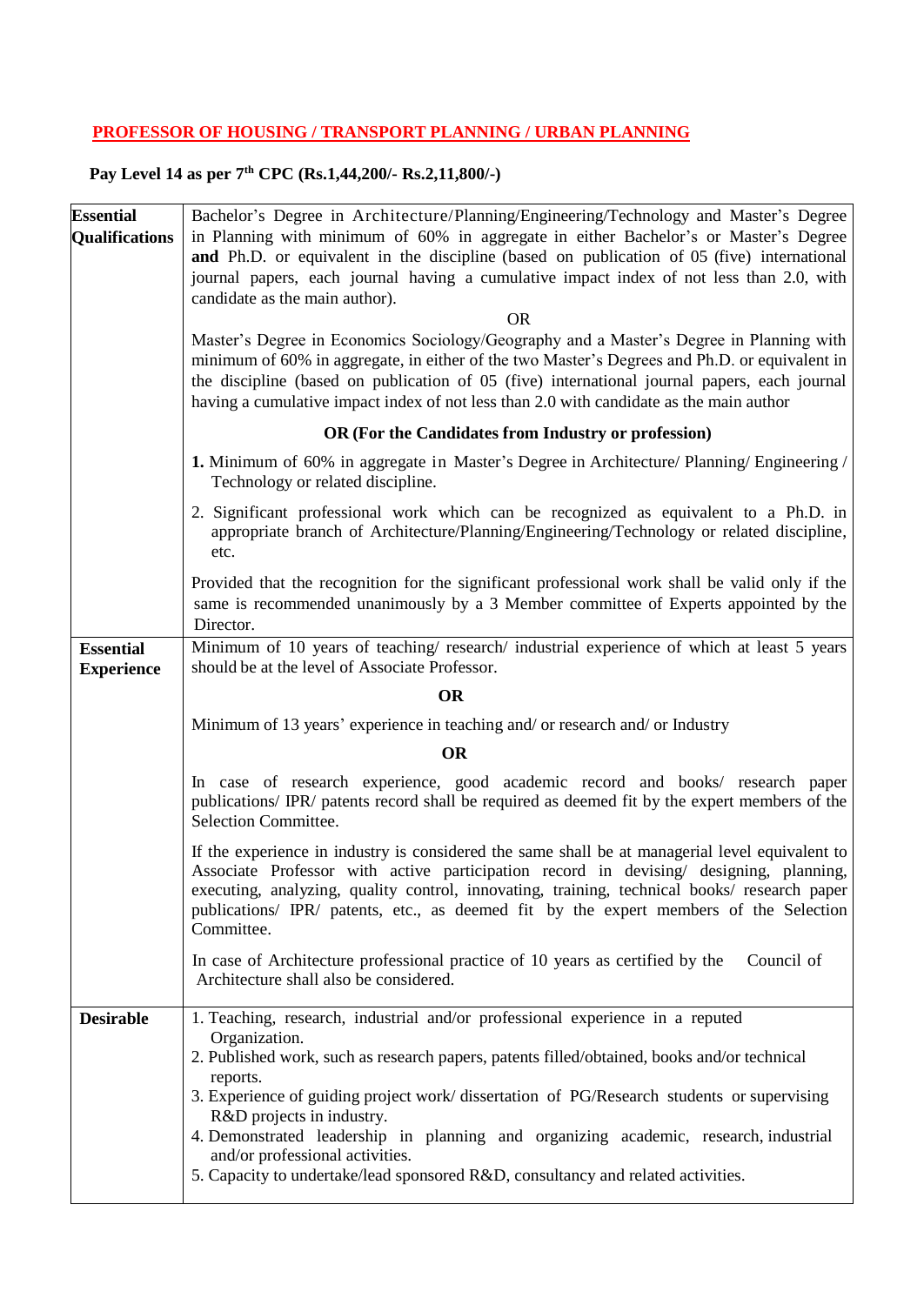## **ASSOCIATE PROFESSOR OF HOUSING / TRANSPORT PLANNING / URBAN PLANNING / PHYSICAL PLANNING**

### **Pay Level 13A1 as per 7 th CPC (Rs.1,31,400/- Rs. 2,04,700/-)**

| <b>Essential</b><br>Qualification     | Bachelor's Degree in Architecture/ Planning/ Technology/ Engineering and<br>Master's Degree in Planning with minimum of 60% in aggregate in either<br>Bachelor's or Master's Degree and Ph.D. or equivalent in the discipline (based<br>on publication of five international journal papers, each journal having a<br>cumulative impact index of not less than 2.0, with candidate as the main author).<br><b>OR</b><br>Master's Degree in Economics/Geography/Sociology and Master's Degree<br>in Planning with minimum of 60% in aggregate, in either of the two Master's<br>Degree and Ph.D. or equivalent in the discipline (based on publication of |
|---------------------------------------|----------------------------------------------------------------------------------------------------------------------------------------------------------------------------------------------------------------------------------------------------------------------------------------------------------------------------------------------------------------------------------------------------------------------------------------------------------------------------------------------------------------------------------------------------------------------------------------------------------------------------------------------------------|
|                                       | five international journal papers, each journal having a cumulative impact index<br>of not less than 2.0, with candidate as the main author).                                                                                                                                                                                                                                                                                                                                                                                                                                                                                                            |
|                                       | OR (For the Candidates from Industry or profession)                                                                                                                                                                                                                                                                                                                                                                                                                                                                                                                                                                                                      |
|                                       | 1. Minimum of 60% in aggregate in Master's Degree in Architecture/ Planning/<br>Engineering / Technology or related discipline.                                                                                                                                                                                                                                                                                                                                                                                                                                                                                                                          |
|                                       | 2. Significant professional work which can be recognized as equivalent to a<br>Ph.D. Degree in appropriate branch of Planning or related etc.                                                                                                                                                                                                                                                                                                                                                                                                                                                                                                            |
|                                       | Provided that the recognition for the significant professional work shall be valid only if<br>the same is recommended unanimously by a 3 Member committee of Experts appointed by<br>the Director.                                                                                                                                                                                                                                                                                                                                                                                                                                                       |
| <b>Essential</b><br><b>Experience</b> | Minimum five years' of teaching/ research/ industrial experience, if possessing a<br>Ph.D. Degree.                                                                                                                                                                                                                                                                                                                                                                                                                                                                                                                                                       |
|                                       | <b>OR</b>                                                                                                                                                                                                                                                                                                                                                                                                                                                                                                                                                                                                                                                |
|                                       | Industrial/professional experience of eight years, in a position equivalent to the<br>level of Lecturer/Assistant Professor, if not possesses a Ph.D. Degree.                                                                                                                                                                                                                                                                                                                                                                                                                                                                                            |
| <b>Desirable</b>                      | 1. Teaching, research, industrial and / or professional experience in reputed<br>organization.                                                                                                                                                                                                                                                                                                                                                                                                                                                                                                                                                           |
|                                       | 2. Published work, such as research papers, patents filed/obtained, books and<br>technical reports.                                                                                                                                                                                                                                                                                                                                                                                                                                                                                                                                                      |
|                                       | Experience of guiding the project work/ dissertation of PG/Research students<br>3.<br>or supervising $R \& D$ projects in industry.                                                                                                                                                                                                                                                                                                                                                                                                                                                                                                                      |
|                                       | 4. Demonstrated leadership in planning and organizing academic<br>research, industrial and professional activities.                                                                                                                                                                                                                                                                                                                                                                                                                                                                                                                                      |
|                                       | 5. Capacity to lead sponsored $R \& D$ consultancy and related activities.                                                                                                                                                                                                                                                                                                                                                                                                                                                                                                                                                                               |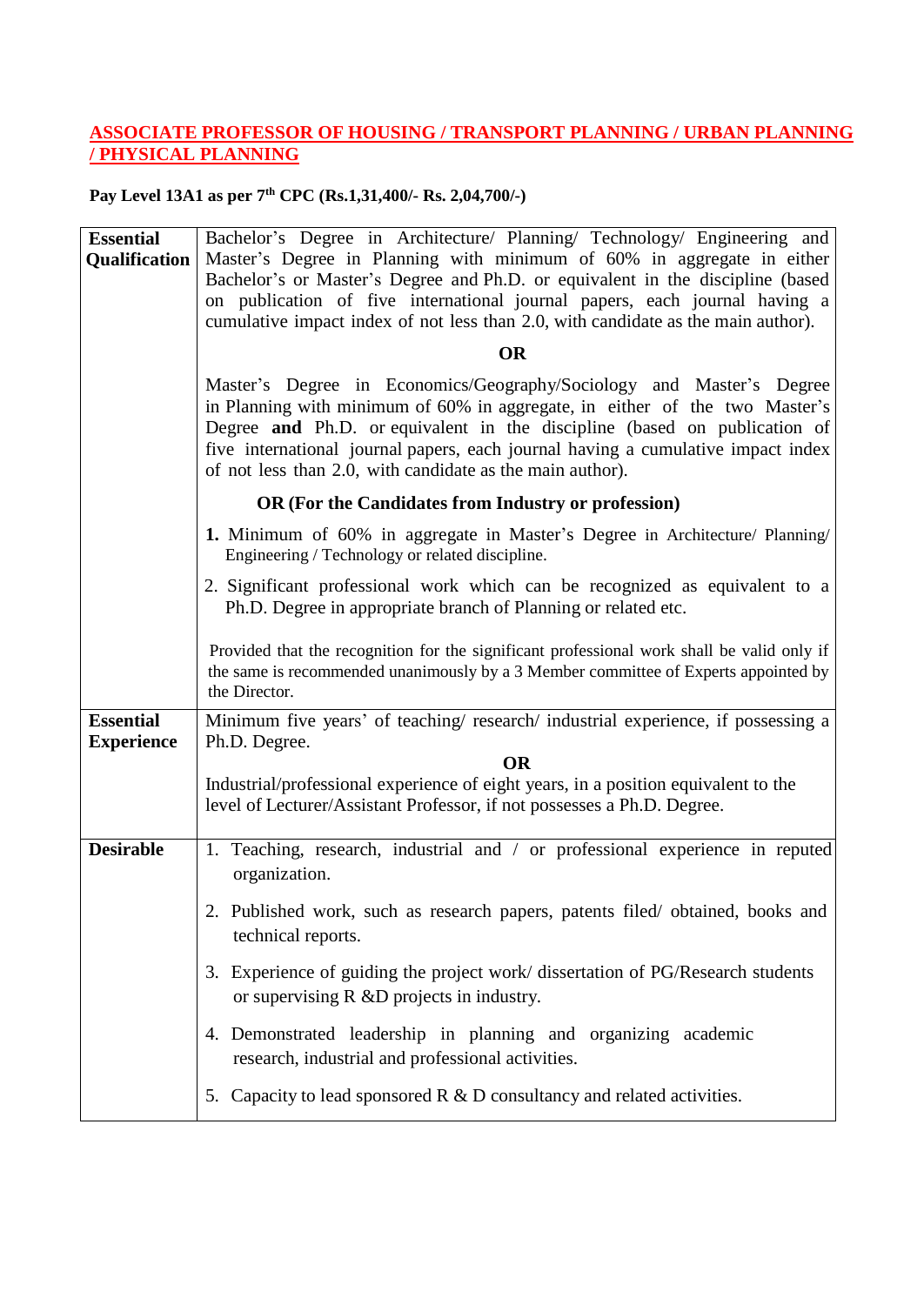## **ASSISTANT PROFESSOR OF TRANSPORT PLANNING / URBAN PLANNING / PHYSICAL PLANNING**

| <b>Essential</b>      | Bachelor's Degree in Architecture/ Planning/Technology/Engineering and                                                                                                     |
|-----------------------|----------------------------------------------------------------------------------------------------------------------------------------------------------------------------|
| <b>Qualifications</b> | Master's Degree in Planning with minimum of 60% in aggregate in either                                                                                                     |
|                       | Bachelor's or Master's Degree.                                                                                                                                             |
|                       | OR                                                                                                                                                                         |
|                       | Master's Degree in Economics/ Geography/ Sociology and Master's Degree in<br>Planning with minimum of 60% in aggregate, in either of the two Master's<br>degrees.          |
| <b>Desirable</b>      | 1. Teaching, research, industrial and / or professional experience in reputed<br>organization.<br>2. Papers presented at Conferences and/or published in refereed journals |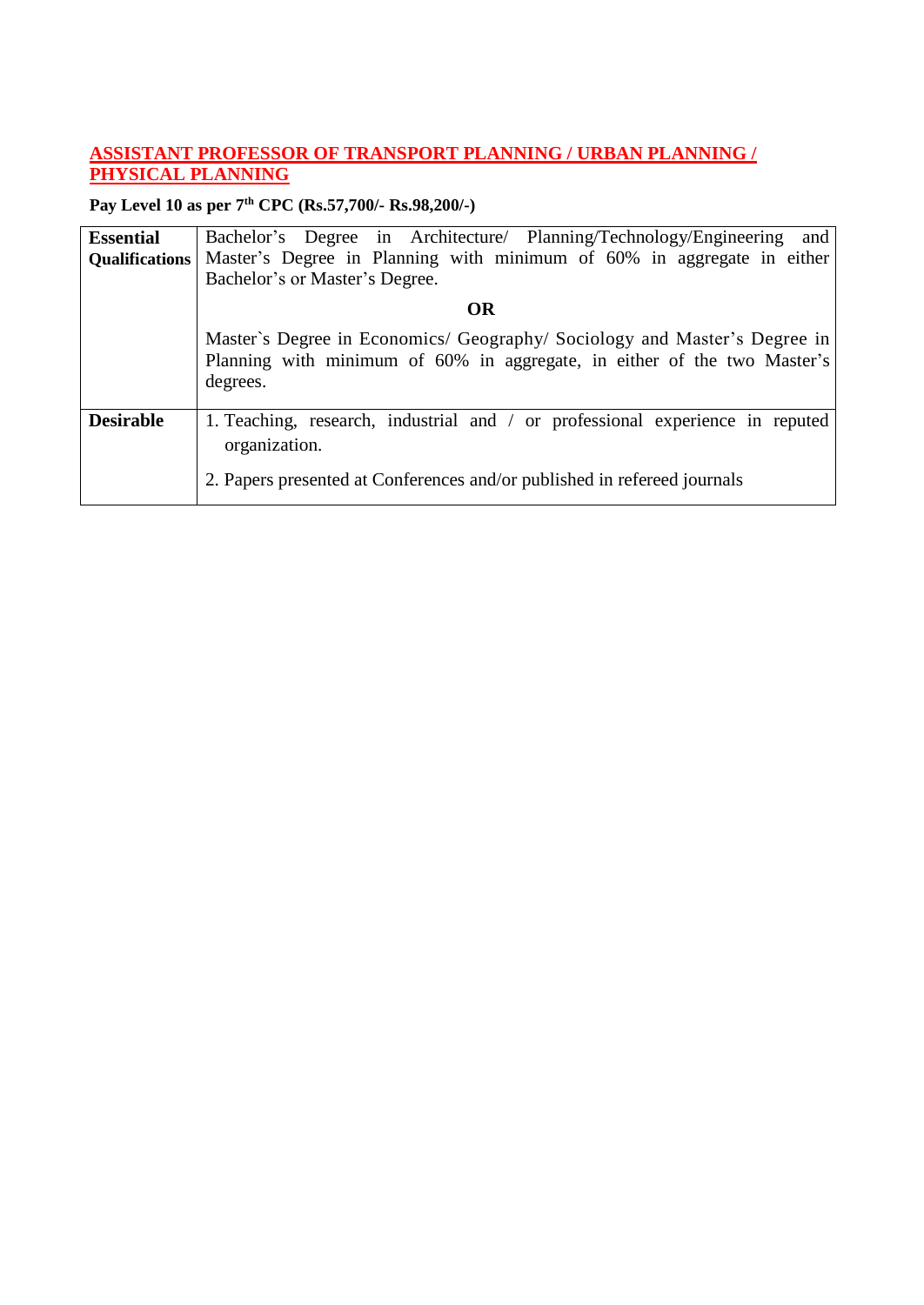## **PROFESSOR OF BUILDING ENGINEERING & MANAGEMENT (1 Post)**

| Essential<br><b>Qualifications</b> | Bachelor's Degree in Architecture/Civil Engineering and Master Degree in BEM with<br>minimum of 60% in aggregate in either Bachelor's or Master's Degree and Ph.D. or<br>equivalent in the discipline.                                                                                                                                                                            |
|------------------------------------|-----------------------------------------------------------------------------------------------------------------------------------------------------------------------------------------------------------------------------------------------------------------------------------------------------------------------------------------------------------------------------------|
|                                    | OR (For the candidates from Industry or profession)                                                                                                                                                                                                                                                                                                                               |
|                                    | 1. Minimum of 60% in aggregate, Masters' Degree in Building Engineering and<br>Management or related discipline.                                                                                                                                                                                                                                                                  |
|                                    | 2. Significant professional work which can be recognized as equivalent to Ph.D. degree<br>in appropriate branch of Building Engineering and Management or related discipline<br>(based on publication of 05 (five) international journal papers, each journal having a<br>cumulative impact index of not less that 2.0 with candidate as the main author)                         |
|                                    | Provided that the recognition for the significant professional work shall be valid only if<br>the same recommended unanimously by a 3 Member Committee of Experts appointed by<br>the Director.                                                                                                                                                                                   |
| Essential<br>Experience            | Minimum of 10 years of teaching/research/industrial experience of which at least 5<br>years should be at the level of Associate Professor.                                                                                                                                                                                                                                        |
|                                    | <b>OR</b>                                                                                                                                                                                                                                                                                                                                                                         |
|                                    | Minimum of 13 years' experience in teaching and or research/Industry.                                                                                                                                                                                                                                                                                                             |
|                                    | <b>OR</b>                                                                                                                                                                                                                                                                                                                                                                         |
|                                    | In case of research experience good academic record and books / research paper<br>publications record shall be required as deemed by the expert members of the<br>Selection Committee.                                                                                                                                                                                            |
|                                    | If the experience in industry is considered the same shall be at managerial level<br>equivalent to Associate Professor with active participation record in devising /<br>executing analyzing quality control, innovating,<br>designing, planning<br>training,<br>technical books/ research paper publications etc. as deemed by the expert members of the<br>Selection Committee. |
|                                    | In case of Professional practice of 10 years, the Professional Body shall also be considered.                                                                                                                                                                                                                                                                                     |
| Desirable                          | 1. Teaching, research, industrial and / or professional experience in reputed<br>organization.                                                                                                                                                                                                                                                                                    |
|                                    | 2. Published work, such as research papers, patents filed, obtained books and or<br>technical reports.                                                                                                                                                                                                                                                                            |
|                                    | 3. Experience of guiding the project work/ dissertation of PG/Research students or<br>supervising R &D projects in industry.                                                                                                                                                                                                                                                      |
|                                    | 4. Demonstrated leadership in planning and organizing academic research<br>industrial and / or professional activities.                                                                                                                                                                                                                                                           |
|                                    | 5. Capacity to undertake lead sponsored $R \& D$ consultancy and related activities.                                                                                                                                                                                                                                                                                              |
|                                    | 6. Membership of relevant Professional Body.                                                                                                                                                                                                                                                                                                                                      |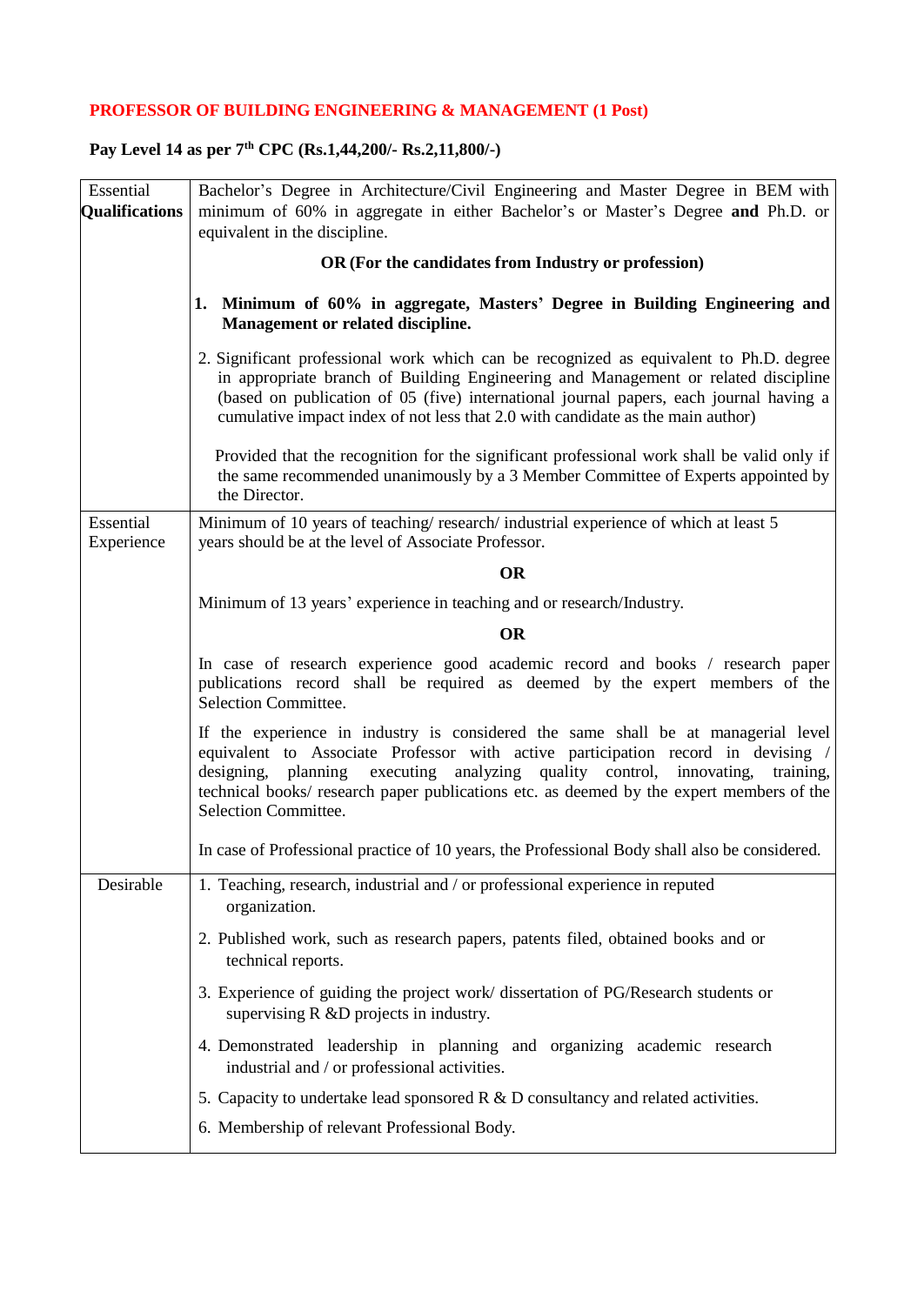## **ASSOCIATE PROFESSOR OF BUILDING ENGINEERING & MANAGEMENT (1 Post)**

#### **Pay Level 13A1 as per 7 th CPC (Rs.1,31,400/- Rs. 2,04,700/-)**

| <b>Essential</b><br><b>Qualifications</b> | Bachelor's Degree in Architecture/Civil Engineering and Master Degree in BEM<br>with minimum of 60% in aggregate in either Bachelor's or Master's Degree and Ph.D or<br>equivalent in the discipline (based on publication of five international journal papers,<br>each journal having a cumulative impact index of not less that 2.0 with candidate as the<br>main author). |
|-------------------------------------------|-------------------------------------------------------------------------------------------------------------------------------------------------------------------------------------------------------------------------------------------------------------------------------------------------------------------------------------------------------------------------------|
| <b>Essential</b>                          | Minimum five years experience in teaching research and or industry if possessing a                                                                                                                                                                                                                                                                                            |
| <b>Experience</b>                         | Ph.D. Degree.                                                                                                                                                                                                                                                                                                                                                                 |
|                                           | <b>OR</b>                                                                                                                                                                                                                                                                                                                                                                     |
|                                           | Industrial/Professional experience of eight years, in a position equivalent to the level of<br>Lecturer/ Assistant Professor, if not possessing a Ph.D. Degree.                                                                                                                                                                                                               |
| <b>Desirable</b>                          | 1. Teaching, research industrial and or professional experience in a reputed<br>organization.                                                                                                                                                                                                                                                                                 |
|                                           | 2. Published work, such as research papers, patents filed/obtained books and or<br>technical reports.                                                                                                                                                                                                                                                                         |
|                                           | 3. Experience of guiding project work/ dissertation of PG/ Research students or<br>supervising $R \& D$ projects in industry.                                                                                                                                                                                                                                                 |
|                                           | 4. Demonstrated leadership in planning and organizing academic research<br>industrial and or professional activities.                                                                                                                                                                                                                                                         |
|                                           | 5. Capacity to undertake/lead sponsored $R \& D$ : consultancy and related activities.                                                                                                                                                                                                                                                                                        |
|                                           | 6. Membership of relevant Professional Body.                                                                                                                                                                                                                                                                                                                                  |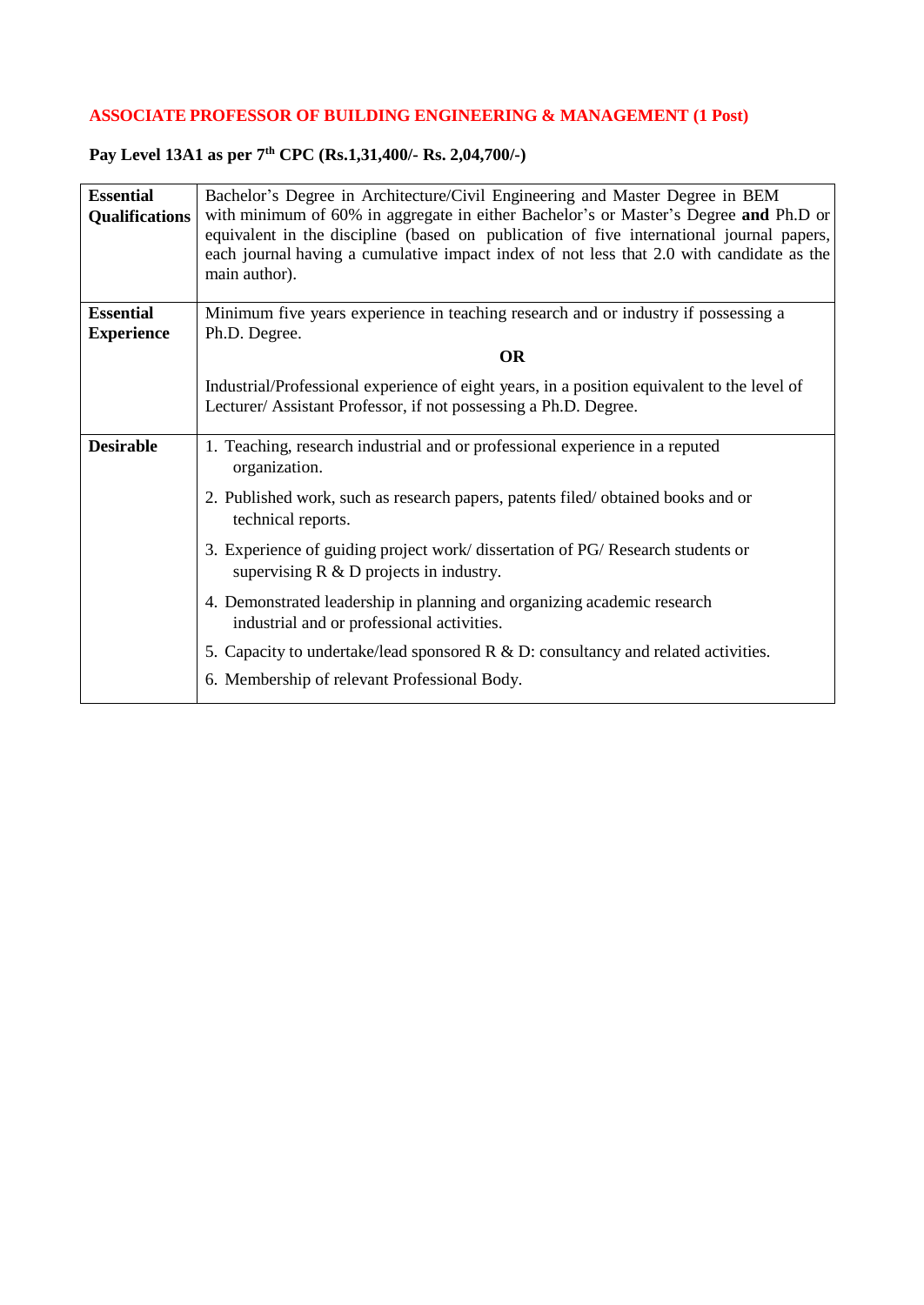# **PROFESSOR OF LANDSCAPE ARCHITECTURE (1 Post)**

| <b>Essential</b><br><b>Qualifications</b> | Bachelor's degree in Architecture and Master's degree in Landscape Architecture (for<br>equivalent qualification) minimum of 60% in aggregate in either Bachelor's or Master's                                                                                                                                                                                       |
|-------------------------------------------|----------------------------------------------------------------------------------------------------------------------------------------------------------------------------------------------------------------------------------------------------------------------------------------------------------------------------------------------------------------------|
|                                           | Degree.) and Ph.D. or equivalent in the discipline;                                                                                                                                                                                                                                                                                                                  |
|                                           | OR (For the candidates from Industry or profession)                                                                                                                                                                                                                                                                                                                  |
|                                           | 1. Minimum of 60% in aggregate, in Masters' Degree Landscape Architecture or related<br>discipline.                                                                                                                                                                                                                                                                  |
|                                           | 2. Significant professional work which can be recognized as equivalent to Ph.D. degree<br>in appropriate branch of Landscape Architecture or related discipline<br>(based on<br>publication of 5 international journal papers with each journal having a cumulative<br>impact index of not less than 2.0 with candidate as the main author.)                         |
|                                           | Provided that the recognition for the significant professional work shall be valid only if the<br>same recommended unanimously by a 3 Member committee of Experts appointed by the<br>Director.                                                                                                                                                                      |
| <b>Essential</b><br><b>Experience</b>     | Minimum of 10 years of teaching/research/industrial experience of which at least 5<br>years should be at the level of Associate Professor.<br><b>OR</b>                                                                                                                                                                                                              |
|                                           | Minimum of 13 years' experience in teaching and or research and /or industry.                                                                                                                                                                                                                                                                                        |
|                                           | <b>OR</b>                                                                                                                                                                                                                                                                                                                                                            |
|                                           | In case of research experience good academic record and books/research paper publications<br>record shall be required as deemed by the expert members of the Selection Committee.                                                                                                                                                                                    |
|                                           | If the experience in industry is considered the same shall be at managerial level equivalent<br>to Associate Professor with active participation record in devising/designing, planning<br>executing analyzing quality control, innovating, training, technical books/research paper<br>publication etc as deemed by the experts members of the Selection Committee. |
|                                           | In case of Professional practice of 10 years from the date of registration with Council of<br>Architectural shall also be considered.                                                                                                                                                                                                                                |
| <b>Desirable</b>                          | 1. Teaching, research industrial and / or professional experience in a reputed<br>organization.                                                                                                                                                                                                                                                                      |
|                                           | 2. Published work, such as research papers, patents filed, obtained books and or<br>technical reports.                                                                                                                                                                                                                                                               |
|                                           | 3. Experience of guiding project work/ dissertation of PG/ Research students or<br>supervising $R \& D$ projects in industry.                                                                                                                                                                                                                                        |
|                                           | 4. Demonstrated leadership in planning and organizing academic research<br>industrial and/ or professional activities.                                                                                                                                                                                                                                               |
|                                           | 5. Capacity to undertake / lead sponsored R $\&$ D: consultancy and related<br>activities.                                                                                                                                                                                                                                                                           |
|                                           | 6. Membership of relevant Professional body.                                                                                                                                                                                                                                                                                                                         |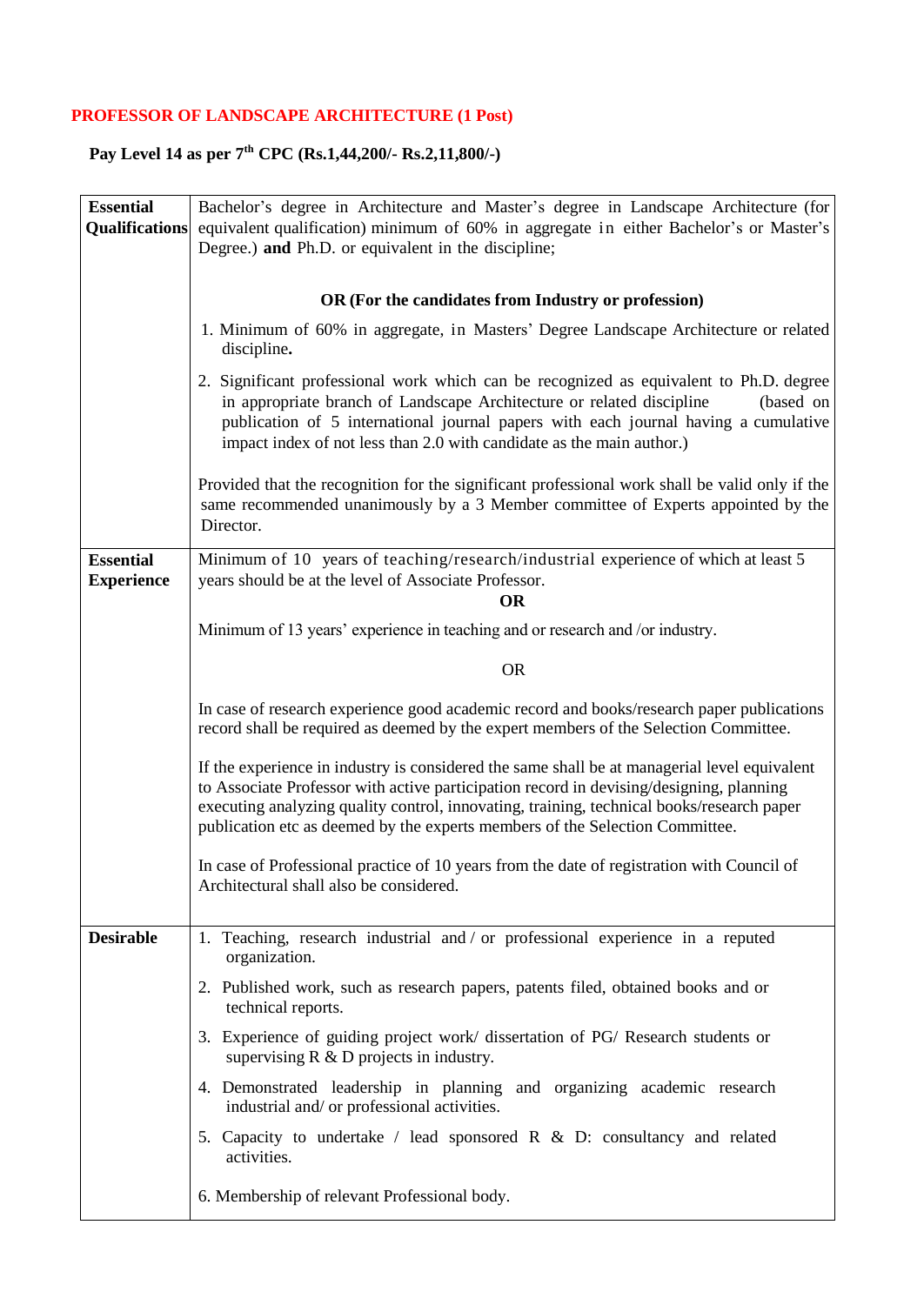## **ASSOCIATE PROFESSOR OF LANDSCAPE ARCHITECTURE (2 Post)**

#### **Pay Level 13A1 as per 7 th CPC (Rs.1,31,400/- Rs. 2,04,700/-)**

| <b>Essential</b>      | Bachelor's degree in Architecture with minimum of 60% in aggregate and Master's               |
|-----------------------|-----------------------------------------------------------------------------------------------|
|                       |                                                                                               |
| <b>Qualifications</b> | Degree in Landscape Architecture with minimum of 60% in aggregate, either in Bachelor's       |
|                       | or Master's Degree.                                                                           |
|                       |                                                                                               |
|                       | Ph.D. or equivalent in the discipline (based on publication of 5 international journal        |
|                       | papers with each journal having a cumulative impact index of not less than 2.0 with           |
|                       | candidate as the main author.)                                                                |
|                       |                                                                                               |
| <b>Essential</b>      | Minimum five (05) years' experience in teaching research and or industry if possessing a      |
|                       |                                                                                               |
| <b>Experience</b>     | Ph.D. Degree.                                                                                 |
|                       | <b>OR</b>                                                                                     |
|                       | Industrial/Professional experience of eight (08) years, in a position equivalent to the level |
|                       | of Lecturer/ Assistant Professor, if not possessing a Ph.D. Degree.                           |
|                       |                                                                                               |
| <b>Desirable</b>      |                                                                                               |
|                       | 1. Teaching, research industrial and or professional experience in a reputed                  |
|                       | organization.                                                                                 |
|                       | 2. Published work, such as research papers, patents filed/ obtained books and or              |
|                       | technical reports.                                                                            |
|                       |                                                                                               |
|                       | 3. Experience of guiding project work/ dissertation of PG/ Research students or               |
|                       | supervising $R \& D$ projects in industry.                                                    |
|                       |                                                                                               |
|                       | 4. Demonstrated leadership in planning and organizing academic research                       |
|                       | industrial and or professional activities.                                                    |
|                       | 5. Capacity to undertake / lead sponsored R $\&$ D: consultancy and related                   |
|                       | activities.                                                                                   |
|                       |                                                                                               |
|                       | 6. Membership of relevant Professional body.                                                  |
|                       |                                                                                               |
|                       |                                                                                               |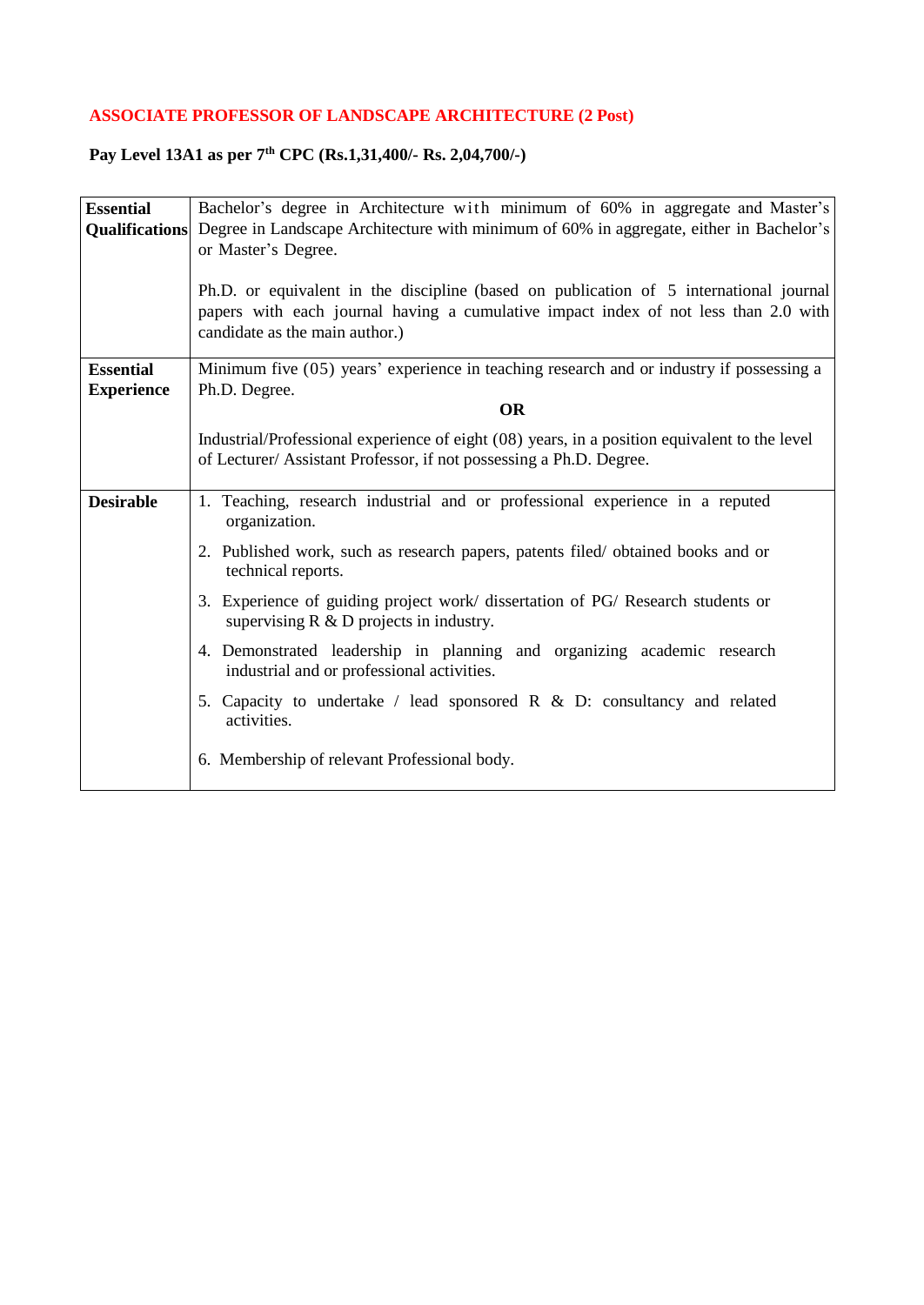# **PROFESSOR OF URBAN DESIGN (1 Post)**

| <b>Essential</b><br><b>Qualifications</b> | Bachelor's Degree in Architecture/Planning and Master's Degree in Urban Design<br>(or<br>Equivalent qualification), with minimum of 60% aggregate in either Bachelor's or Master's<br>Degree and Ph.D. or equivalent to the discipline (based on publication of five international                                                                                                                |
|-------------------------------------------|---------------------------------------------------------------------------------------------------------------------------------------------------------------------------------------------------------------------------------------------------------------------------------------------------------------------------------------------------------------------------------------------------|
|                                           | journal papers, each journal having a cumulative impact index of not less than 2.0, with<br>candidate as the main author.                                                                                                                                                                                                                                                                         |
|                                           | OR (for the Candidates from Industry or profession)                                                                                                                                                                                                                                                                                                                                               |
|                                           | 1. Minimum of 60% in aggregate, in Master's Degree in Urban Design or related discipline.                                                                                                                                                                                                                                                                                                         |
|                                           | 2. Significant professional work which can be recognized as equivalent to a Ph.D. Degree in<br>appropriate branch of Urban Design or related discipline.                                                                                                                                                                                                                                          |
|                                           | Provided that the recognition for the significant professional work shall be valid only if the same<br>recommended unanimously by a 3 Member Committee of Experts appointed by the Director.                                                                                                                                                                                                      |
|                                           |                                                                                                                                                                                                                                                                                                                                                                                                   |
| <b>Essential</b><br><b>Experience</b>     | Minimum of 10 years of teaching/research/industrial experience of which at least 5 years<br>should be at the level of Associate Professor.                                                                                                                                                                                                                                                        |
|                                           | <b>OR</b>                                                                                                                                                                                                                                                                                                                                                                                         |
|                                           | Minimum of 13 years' experience in teaching and/ or research and/ or Industry                                                                                                                                                                                                                                                                                                                     |
|                                           | <b>OR</b>                                                                                                                                                                                                                                                                                                                                                                                         |
|                                           | In case of research experience, good academic record and books/ research paper<br>publications shall be required as deemed fit by the expert members of the Selection Committee.                                                                                                                                                                                                                  |
|                                           | If the experience in industry is considered the same shall be at managerial level equivalent to<br>Associate Professor with active participation record in devising/ designing, planning,<br>executing, analyzing, quality control, innovating, training, technical books/ research paper<br>publications/ IPR/ patents, etc., as deemed fit by the expert members of the Selection<br>Committee. |
|                                           | In case of Architecture, Professional practice of 10 years from the date of registration<br>with the Council of Architecture shall be considered.                                                                                                                                                                                                                                                 |
| <b>Desirable</b>                          | 1. Teaching, research, industrial and/or professional experience in a reputed organization.                                                                                                                                                                                                                                                                                                       |
|                                           | 2. Published work, such as research papers, patents filled/obtained, books and/or technical reports.                                                                                                                                                                                                                                                                                              |
|                                           | 3. Experience of guiding project work/dissertation of PG/Research students or supervising<br>R & D projects in industry.                                                                                                                                                                                                                                                                          |
|                                           | 4. Demonstrated leadership in planning and organizing academic, research, industrial and/or<br>professional activities.                                                                                                                                                                                                                                                                           |
|                                           | 5. Capacity to undertake/lead sponsored R & D, consultancy and related activities.                                                                                                                                                                                                                                                                                                                |
|                                           | 6. Membership of relevant Professional Body.                                                                                                                                                                                                                                                                                                                                                      |
|                                           |                                                                                                                                                                                                                                                                                                                                                                                                   |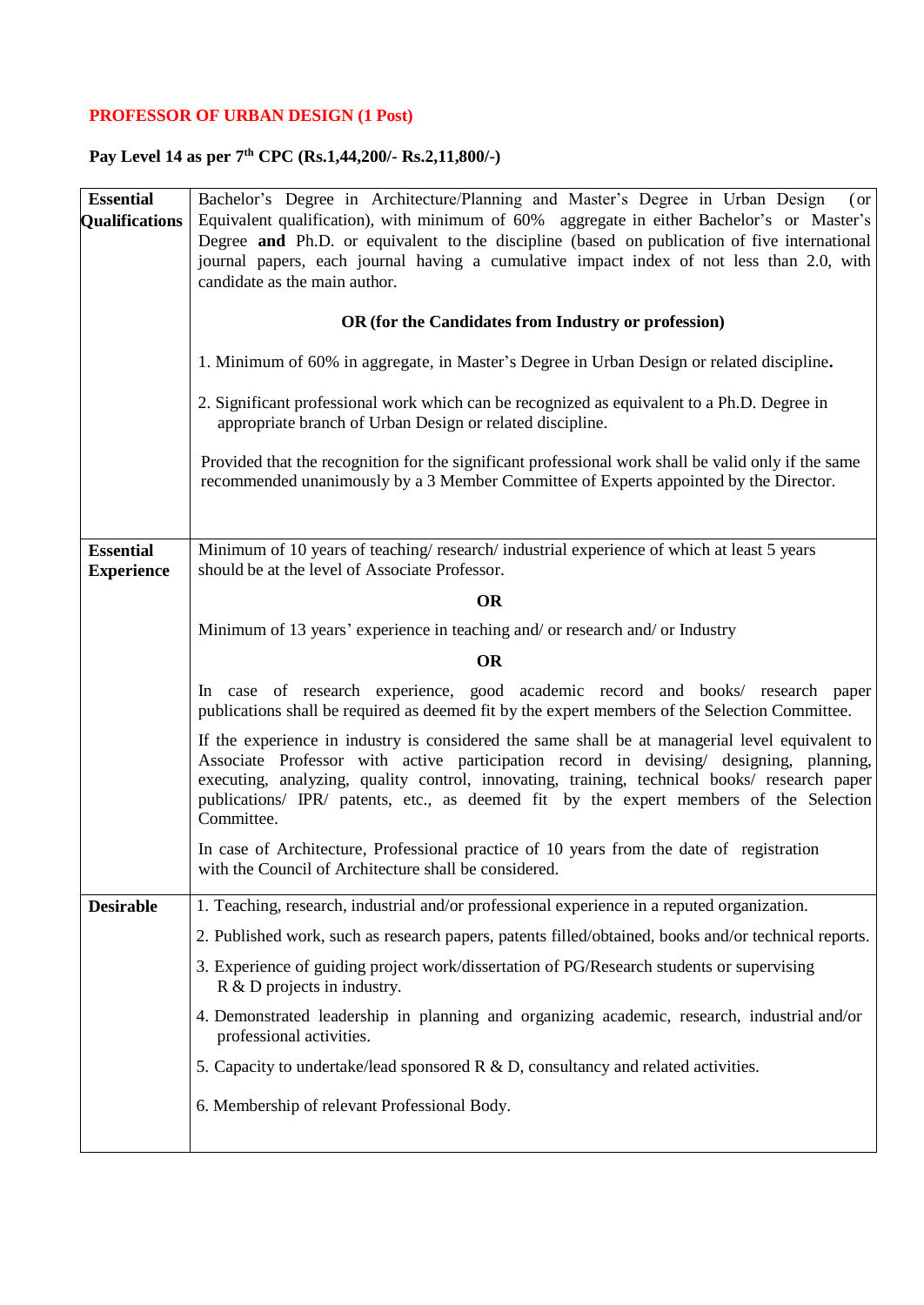## **ASSOCIATE PROFESSOR OF URBAN DESIGN (1 Post)**

### **Pay Level 13A1 as per 7 th CPC (Rs.1,31,400/- Rs. 2,04,700/-)**

| <b>Essential</b>  | Bachelor's or Master's Degree in Architecture/ Planning and Master's Degree in<br>Qualification   Urban Design (or Equivalent Qualification) with minimum 60% in aggregate<br>in either in Bachelor's or Master Degree and Ph.D or equivalent in the discipline<br>(based on publication of 05 (five) international journal papers, each journal having a<br>cumulative impact index of not less than 2.0 with candidate as the main author). |
|-------------------|-----------------------------------------------------------------------------------------------------------------------------------------------------------------------------------------------------------------------------------------------------------------------------------------------------------------------------------------------------------------------------------------------------------------------------------------------|
| <b>Essential</b>  | Minimum five years' of teaching/research/industry if possessing a                                                                                                                                                                                                                                                                                                                                                                             |
| <b>Experience</b> | Ph.D. Degree.<br><b>OR</b>                                                                                                                                                                                                                                                                                                                                                                                                                    |
|                   |                                                                                                                                                                                                                                                                                                                                                                                                                                               |
|                   | Minimum eight years experience in Industry/ Profession, in a position equivalent to the<br>level of Lecturer/Assistant Professor, if not possessing a Ph.D Degree.                                                                                                                                                                                                                                                                            |
| <b>Desirable</b>  | 1. Teaching, research, industrial and/or professional experience in a reputed<br>organization.                                                                                                                                                                                                                                                                                                                                                |
|                   | 2. Published work, such as research papers, patents filled/obtained, books and/or<br>technical reports.                                                                                                                                                                                                                                                                                                                                       |
|                   | 3. Experience of guiding project work/dissertation of PG/Research students or<br>supervising $R \& D$ projects in industry.                                                                                                                                                                                                                                                                                                                   |
|                   | 4. Demonstrated leadership in planning and organizing academic, research,<br>industrial and/or professional activities.                                                                                                                                                                                                                                                                                                                       |
|                   | 5. Capacity to undertake/lead sponsored $R \& D$ , consultancy and related activities.                                                                                                                                                                                                                                                                                                                                                        |
|                   | 6. Membership of relevant Professional Body.                                                                                                                                                                                                                                                                                                                                                                                                  |

## **ASSISTANT PROFESSOR OF URBAN DESIGN (1 Posts)**

| <b>Essential</b><br><b>Qualifications</b> | Bachelor's Degree in Architecture/ Planning and Master's Degree in Urban Design<br>(or Equivalent Qualification) with minimum 60% in aggregate in either in Bachelor's<br>or Master Degree. |
|-------------------------------------------|---------------------------------------------------------------------------------------------------------------------------------------------------------------------------------------------|
| <b>Desirable</b>                          | 1. Teaching, research industrial and or professional experience in a reputed<br>organization.<br>2. Papers presented at conferences and or published in referred journals.                  |
|                                           | 3. Membership of relevant Professional Body.                                                                                                                                                |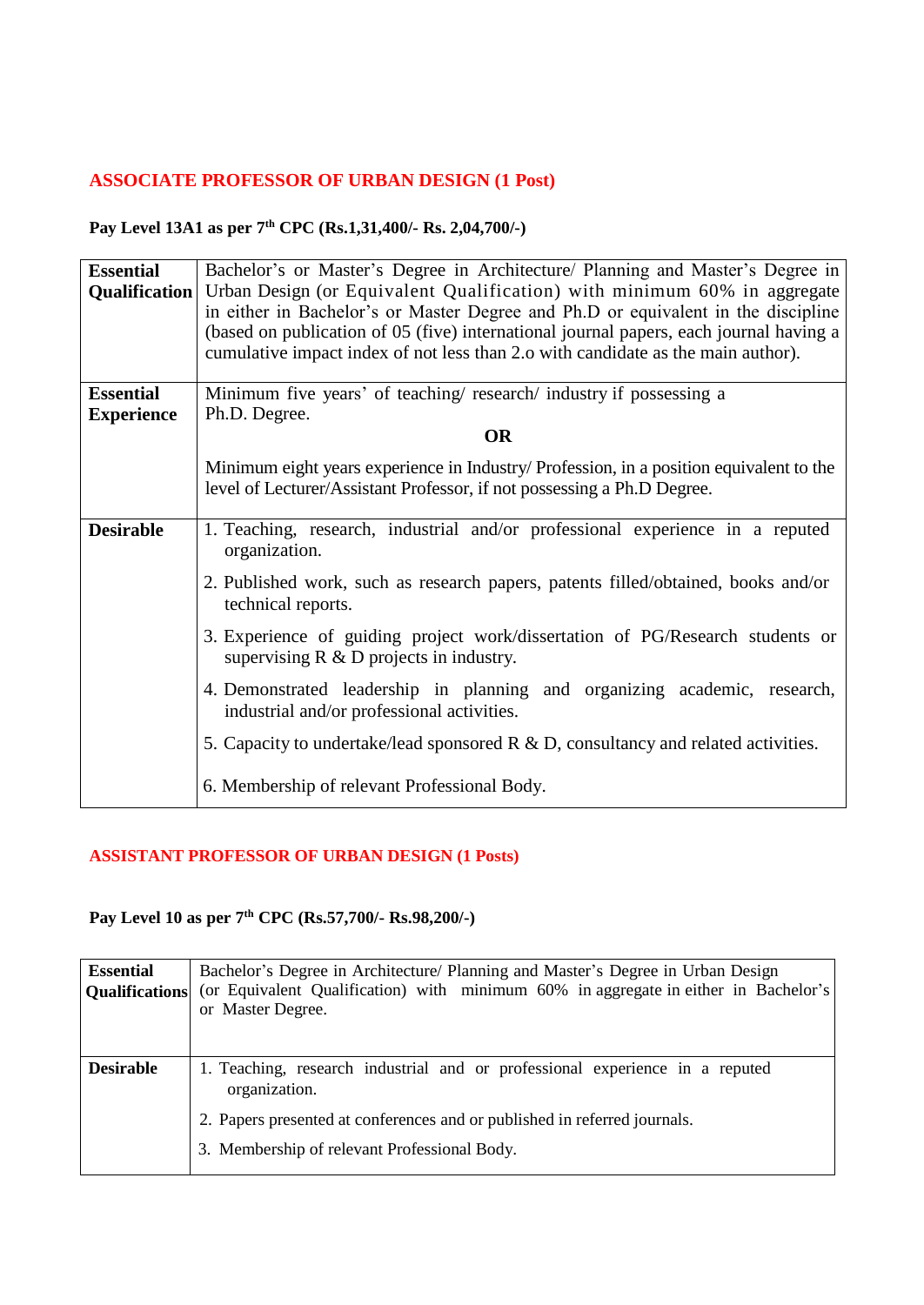# **PROFESSOR OF INDUSTRIAL DESIGN (1 Post)**

| <b>Essential</b>                      | Masters' degree in Industrial Design / Product Design or Professional Education Program Diploma                                                                                                                                                                                                                                                                                |
|---------------------------------------|--------------------------------------------------------------------------------------------------------------------------------------------------------------------------------------------------------------------------------------------------------------------------------------------------------------------------------------------------------------------------------|
| <b>Qualifications</b>                 | (5.5 year program) or Post-Graduate Diploma in Product Design/Furniture Design (2.5 year<br>program) awarded by NID, Ahmedabad with minimum 60% in aggregate in either Bachelor's                                                                                                                                                                                              |
|                                       | or Master's Degree/Diploma and Ph.D. or equivalent in the discipline                                                                                                                                                                                                                                                                                                           |
|                                       | OR(For the candidates from Industry or profession)                                                                                                                                                                                                                                                                                                                             |
|                                       | 1. Minimum of 60% in aggregate, in Master's Degree in Industrial Design or related discipline.                                                                                                                                                                                                                                                                                 |
|                                       | 2. Significant professional work which can be recognized as equivalent to a Ph.D.<br>Degree in appropriate branch of Industrial Design or related discipline (based on publication of<br>05 (five) International journal papers, each journal having a cumulative impact index of not less<br>than 2.0 with candidate as the main author).                                     |
|                                       | Provided that the recognition for the significant professional work shall be valid only if the same<br>recommended unanimously by a 3 Member committee of Experts appointed by the Director.                                                                                                                                                                                   |
| <b>Essential</b><br><b>Experience</b> | Minimum ten (10) years of teaching/research/industrial or professional experience of which at<br>least five (05) years should be at the level of Associate Professor.                                                                                                                                                                                                          |
|                                       | <b>OR</b>                                                                                                                                                                                                                                                                                                                                                                      |
|                                       | Minimum of 13 years' experience in teaching and/ or research and/ or Industry                                                                                                                                                                                                                                                                                                  |
|                                       | <b>OR</b>                                                                                                                                                                                                                                                                                                                                                                      |
|                                       | In case of research experience, good academic record and books/ research paper<br>publications record shall be required as deemed fit by the expert members of the Selection<br>Committee.                                                                                                                                                                                     |
|                                       | If the experience in industry is considered the same shall be at managerial level equivalent to<br>Associate Professor with active participation record in devising/ designing, planning,<br>executing, analyzing, quality control, innovating, training, technical books/research paper<br>publications etc., as deemed fit by the expert members of the Selection Committee. |
| <b>Desirable</b>                      | 1. Teaching, research, industrial and/or professional experience in a reputed<br>Organization.                                                                                                                                                                                                                                                                                 |
|                                       | 2. Published work, such as research papers, patents filled/obtained, books and/or technical                                                                                                                                                                                                                                                                                    |
|                                       | reports.<br>3. Experience of guiding project work/dissertation of PG/Research students or supervising R                                                                                                                                                                                                                                                                        |
|                                       | & D projects in industry.                                                                                                                                                                                                                                                                                                                                                      |
|                                       | 4. Demonstrated leadership in planning and organizing academic, research, industrial<br>and/or professional activities.                                                                                                                                                                                                                                                        |
|                                       | 5. Capacity to lead sponsored $R \& D$ , consultancy and related activities.<br>6. Membership of relevant Professional Body.                                                                                                                                                                                                                                                   |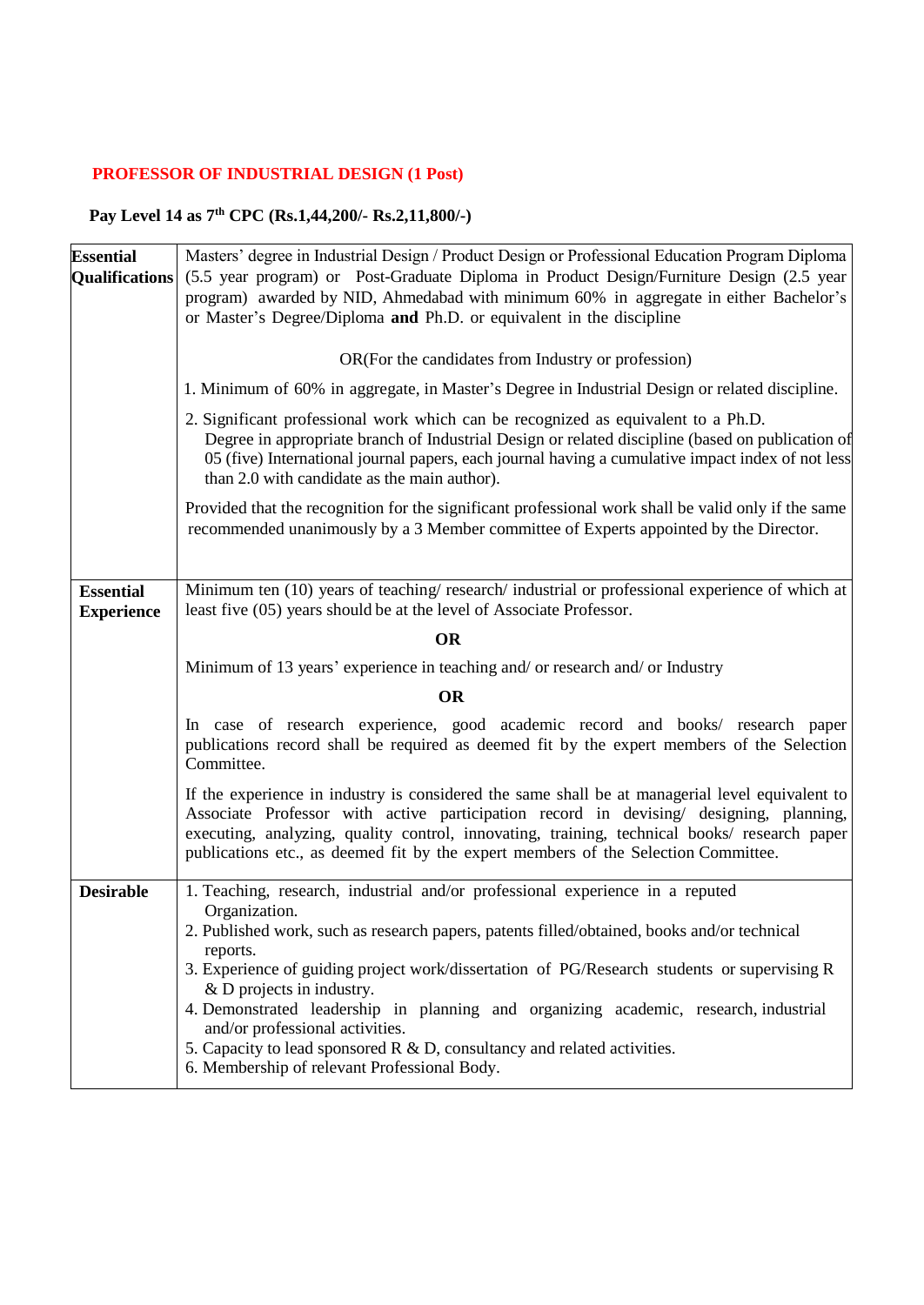## **ASSISTANT PROFESSOR OF INDUSTRIAL DESIGN (1 Post)**

| <b>Essential</b><br><b>Qualifications</b> | Masters' degree in Industrial Design or Product Design or Professional Education<br>Program Diploma (5.5 year program) or Post-Graduate Diploma in Product<br>Design/Furniture Design (2.5 year program) awarded by NID, Ahmedabad with<br>minimum 60% in aggregate in either Bachelor's or Master Degree/Diploma. |
|-------------------------------------------|--------------------------------------------------------------------------------------------------------------------------------------------------------------------------------------------------------------------------------------------------------------------------------------------------------------------|
| <b>Desirable</b>                          | 1. Teaching, research, industrial and / or professional experience in reputed<br>organization.<br>2. Papers presented at Conferences and/or published in refereed journals                                                                                                                                         |